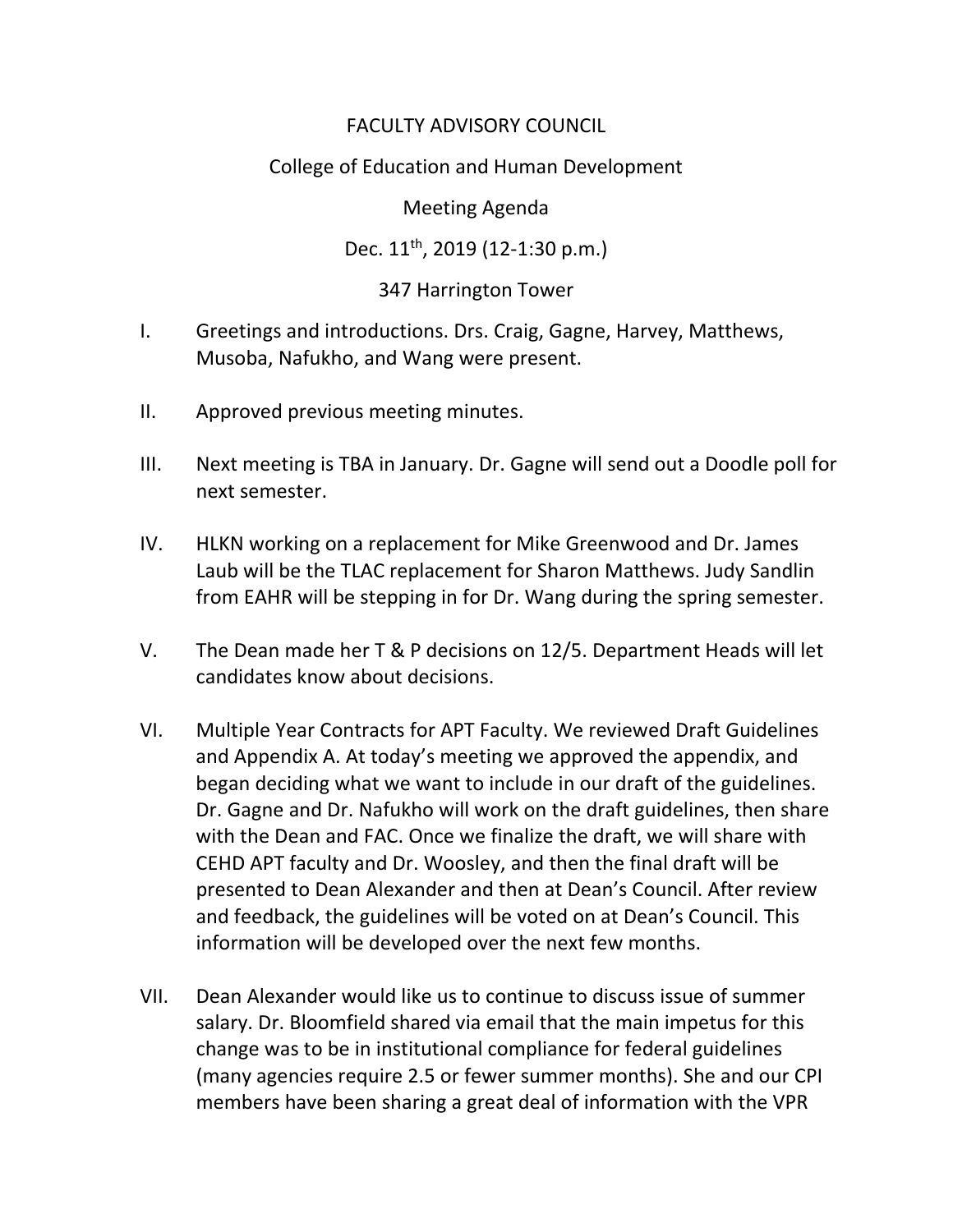and Provost's offices about our concerns. Some grants including foundation and DoE do allow 3 months and could be exempted, and some departments (e.g., EPSY) have established policies to address this. At Dean's Council, we were told that this change would not go into effect until summer of 2022. However, Dr. Bloomfield shared that the Provost's proposed change in the contract year for faculty on 9-month contracts appears to be set to start next summer (AY 2021 contract starting 8/15/20), so everyone will receive 0.5 month's worth of pay in August 2020, effectively making 2020 a 2.5 month summer. Therefore, it's unclear if there will be any limitation on summer salary for 2020. We decided today that we will request that CEHD Faculty Senate members bring the issue to the Senate and provide consultation on shared governance and transparency around this initiative. Dr. Gagne will draft an email for Dr. Nafukho to share with Dean Alexander and Sue Bloomfield Associate Dean for Research before sending to the faculty senate..

- VIII. Preliminary exam and dissertation defense committees. What is the culture around the importance of having faculty face-to-face to participate in preliminary exams and defenses? Is Skype or Zoom adequate? We know the policy of only one substitute, but what about electronic participation? We aren't necessarily looking for a college policy but to learn cultural practices. OGAPS allows one substitute, but it is not clear if electronic participation counts as a substitute. Some CEHD departments allow either a substitute or electronic participation, but not both. FAC members agreed that our process should be studentcentered and that the use of electronic participation should not be for convenience (i.e., unwillingness to commute to campus from home) but out of necessity (emergencies or travel). We must strike a balance between the needs of the student and the situation and recognize that there are commitments on both sides.
- IX. Transcription services and qualitative software for faculty. This was addressed as an equity issue in that software for quantitative researchers is often supplied by the college, but PIs that use transcription services and qualitative software must use their own